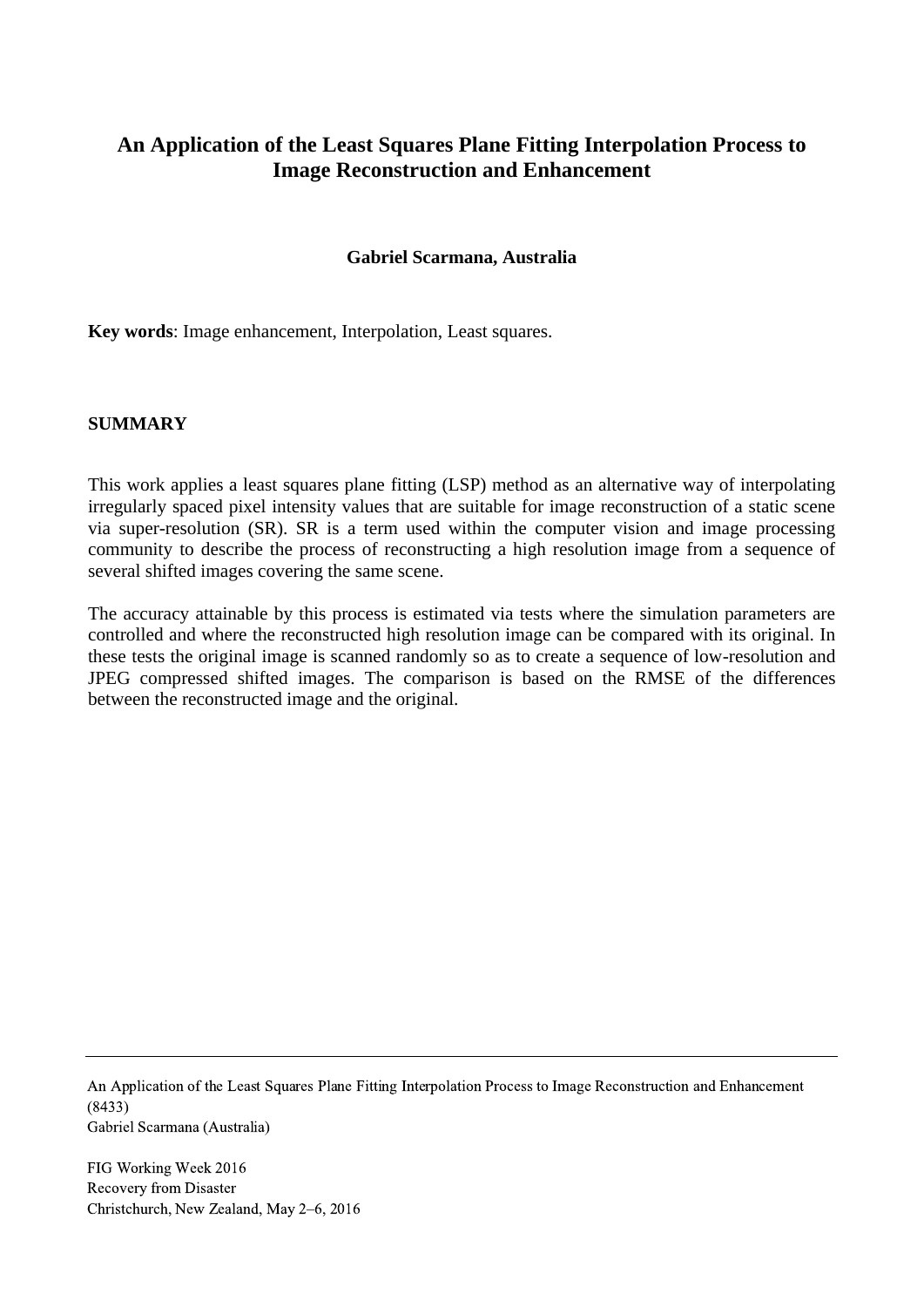# **An Application of the Least Squares Plane Fitting Interpolation Process to Image Reconstruction and Enhancement**

#### **Gabriel Scarmana, Australia**

# **1. INTRODUCTION**

The spatial resolution that represents the number of pixels per unit area in an image is the major aspect in determining image quality. With the development of image processing applications there has been a great requirement for high-resolution (HR) images because HR images not only give the viewer a more pleasing picture, but also offer additional details that are important for the analysis in many applications (Russ, 2011). These applications include, but are not limited to, enhancing the imagery for remote sensing, aerial and satellite imagery, medical imaging, surveillance systems and forensic sciences.

HR images mainly depend on sensor manufacturing technology that attempts to increase the number of pixels per unit area by reducing the pixel size. However, the cost for high-precision optics and sensors may be unsuitable in some applications. In addition, there exist several optical limitations on the pixel size that make it imprudent to further reduce the pixel size beyond those limitations. A major limitation of reducing the pixel size is that pixel sensitivity is significantly reduced as the pixel size is reduced (Gonzalez and Woods, 2009).

To avert these drawbacks, a resolution enhancement approach may be implemented. A particular process that has received much attention in the last two decade is super-resolution (SR) image reconstruction or simply multi-frame resolution enhancement. The basic idea behind SR is the fusion or registration, at a sub-pixel level, of a sequence of low-resolution noisy blurred images depicting the same scene so as to produce a HR image or sequence. A comprehensive review on SR can be found in Nasrollahi and Moeslund (2014).

Images generated by present imaging devices (i.e. digital/video cameras and smart phones) are generally compressed in a lossy manner, such as by the JPEG protocol so as to reduce the storage requirements and speed of transmission over digital links. Lossy compression means that data is lost during compression so the quality after decoding is less than the original picture. Lossy compression protocols also introduce several distortions which can complicate the super-resolution problem. For example, most compression algorithms divide the original image into blocks which are processed independently, thus creating problems of continuity between blocks after decompression. In general, SR reconstruction can be divided into three distinct steps (Baker and Kanade, 2002):

An Application of the Least Squares Plane Fitting Interpolation Process to Image Reconstruction and Enhancement (8433) Gabriel Scarmana (Australia)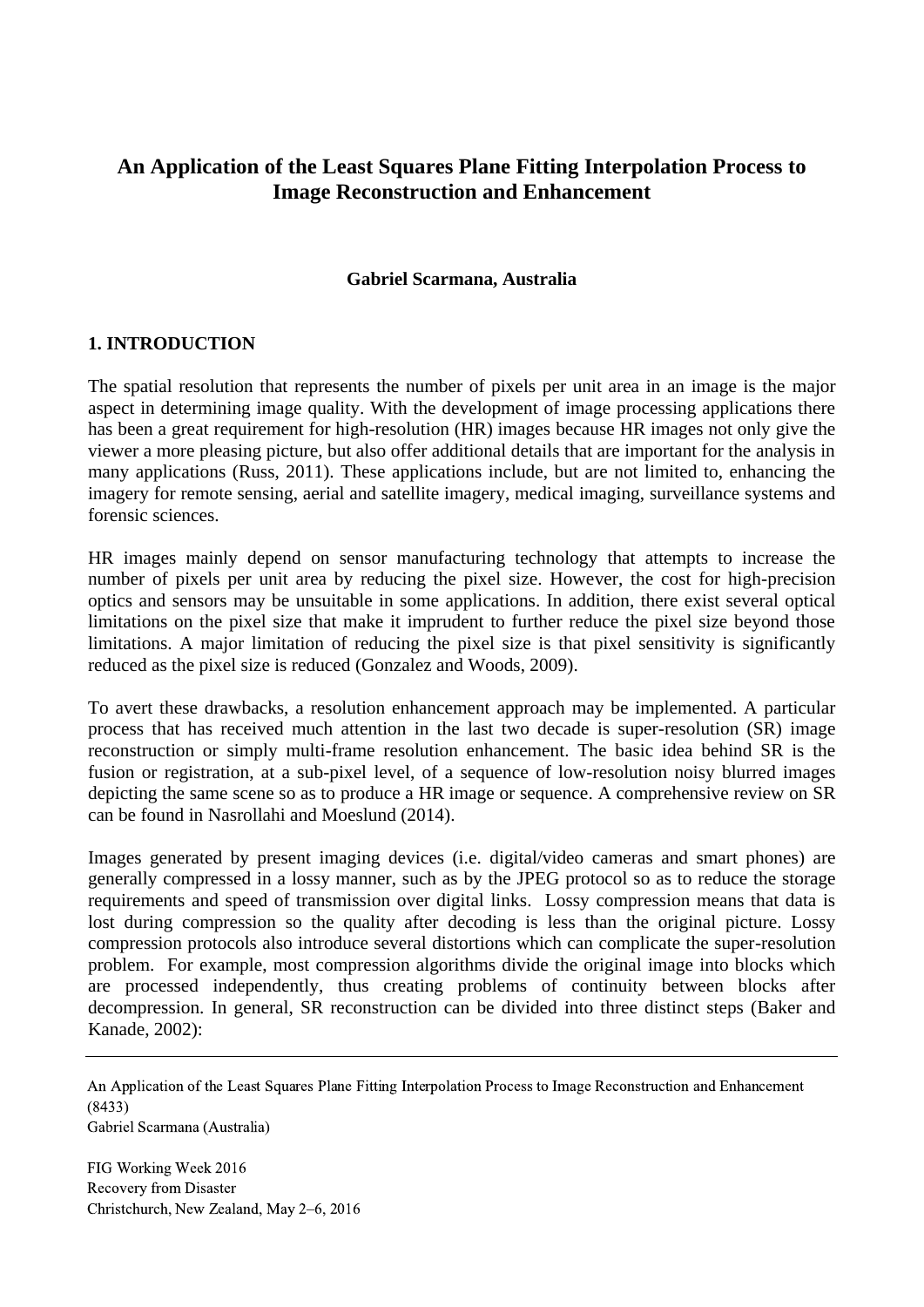- 1. Estimation of the motion fields (or shifts) among the different low-resolution images at a subpixel level (sometimes referred to as image-to-image registration or image matching),
- 2. Projecting or mapping the pixels of the low-resolution images onto a higher resolution grid using the shifts detected by the registration process, and,
- 3. Interpolating or solving sets of equations derived from the geometric relationships existing between low-resolution pixels and high-resolution pixels.

With regard to item 3 above, the data to be interpolated is randomly distributed, because of the random, sub-pixel shifts of each frame. There exists a number of interpolation methods suited to carry out this process. Nearest neighbour interpolation provides a simple and fast solution to this problem but it is less accurate than other methods and not capable to suppress noise. Popular interpolation techniques used in image processing such as bilinear interpolation and cubic convolution are difficult to implement especially when dealing with non-uniformly sampled data.

The alternative process considered here relates to the LSP method of interpolation (see section 3). An important feature of LSP (Gilman et al, 2008) is that it is of fast implementation and gives an estimation of the error at each interpolated point, thus providing a measure of confidence in the resulting enhanced image (Li and Heap, 2008). LSP is ideal for real-time applications as it does not involve complex computations as per standard Kriging or IDW (Inverse Distance Weighted) interpolation processes. LSP also works particularly well in the presence of a dense number of sparse/close points contributing to the computation of the point of interest, and creates sharper images than Splines variants methods which usually produce overly smoothed images (Patil et al., 2007).

# **2. IMAGE MATCHING: SUB-PIXEL MOTION ESTIMATION**

There exists a number of methods for determining the sub-pixel shifts (i.e. in x and y and rotations) existing between two images depicting the same scene (LeMoigne et al, 2011). The method used here was devised by Sicairos et al. (2008) and is based on DCT (Discrete Fourier Transforms) and normalized cross-correlation registration techniques.

This registration technique was preferred because it allows images to be registered or matched without using control points in the registration procedure and, depending on the image entropy, can achieve accuracies of up to 0.01 of a pixel. For two given images *A* and *B* the registration yields the normalized root-mean-squared error (n.r.m.s.e.) between *A* and *B*, their global phase angle and the row (x) and column (y) shifts between the two images respectively. In this work, all registration results for n.r.m.s.e. values less that 0.1 was be considered suitable.

The best image features required for an effective image to image registration are gentle changes between two areas of grey values because these areas are generally unchanged by aliasing

An Application of the Least Squares Plane Fitting Interpolation Process to Image Reconstruction and Enhancement (8433)

Gabriel Scarmana (Australia)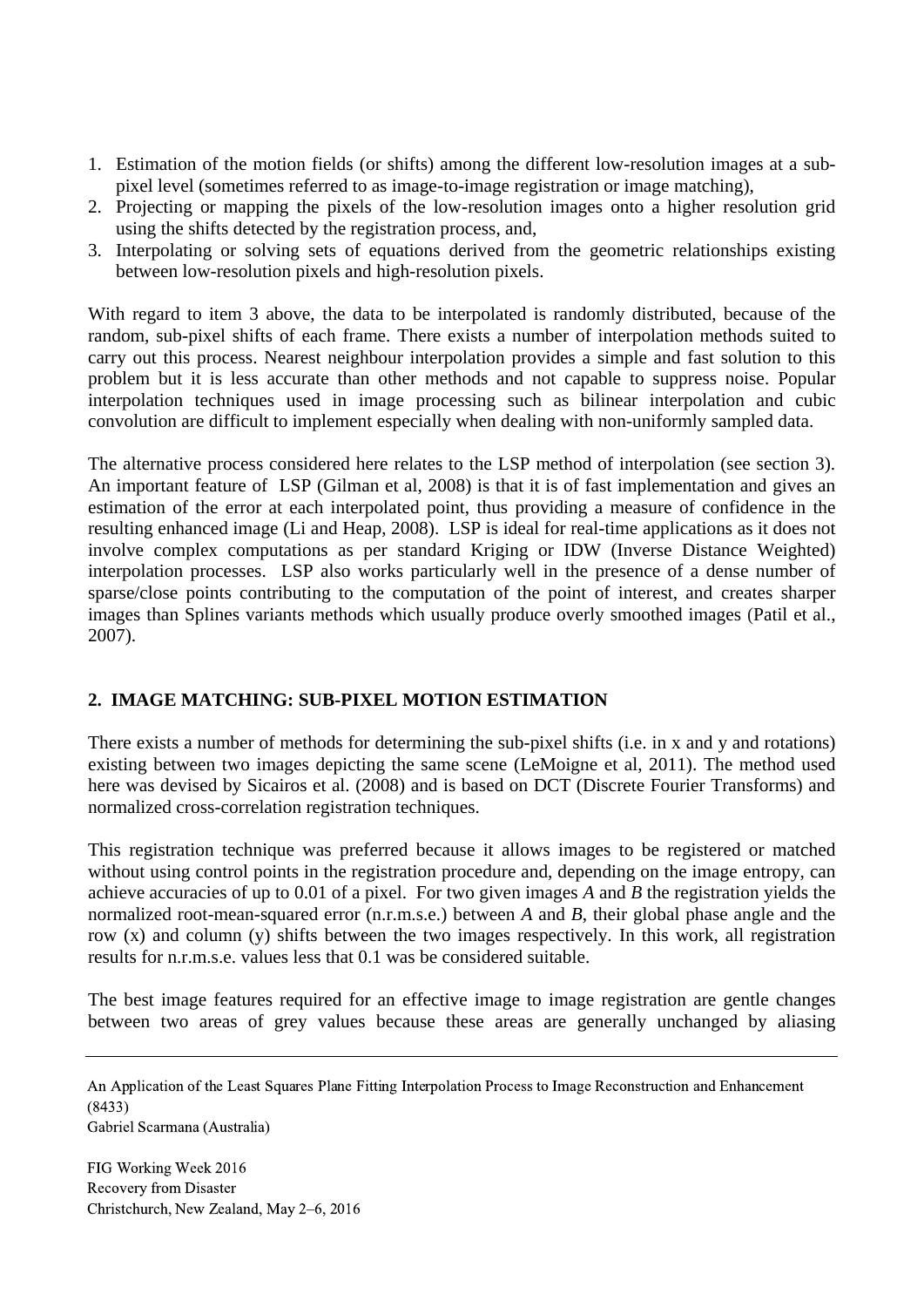(Schowengerdt, 2007). Hence, before the low-resolution images of the same scene are registered, they are blurred (Russ, 2011). The purpose of the blurring filter is to smooth or reduce:

- 1. sharp edges and small details
- 2. abrupt changes of pixel intensity values and
- 3. the distortions created by the compression process.

The registration process determines the x- and y-shifts between any two images. By reiterating the procedure for an additional reference image, a second estimation for the relative positions is made. The replication of this process for all images in the sequence defines a better estimate of the relative shifts (Hardie, 2007). The numerical measure that was used to determine the 'best' possible value of the image shifts was the median as the median would be a tangible computed value and not an averaged one. In addition, the median is not biased by outliers and/or skewed data (Gelfand, 2010).

# **3. IMAGE RECONSTRUCTION**

Once all the low-resolution images have been registered to a sub-pixel level, they are projected or mapped onto a uniformly spaced high-resolution grid. In the idealized super-resolution set-up of Figure 1 the images (b)-(d) are taken with sub-pixel shifts of half a pixel in the horizontal, vertical and diagonal directions in relation to image (a). Their pixels can then be inserted in the correct location so as to generate a higher resolution image with a magnification factor (p) equal to 4, that is, the image contains 4 times more catured pixels than any of the low-resolution images.



Figure 1 - An idealized super-resolution setup. Images (b)-(d) are taken with sub-pixel shifts of half a pixel in the horizontal, vertical and diagonal directions in relation to image (a). Their pixels can

An Application of the Least Squares Plane Fitting Interpolation Process to Image Reconstruction and Enhancement (8433)

Gabriel Scarmana (Australia)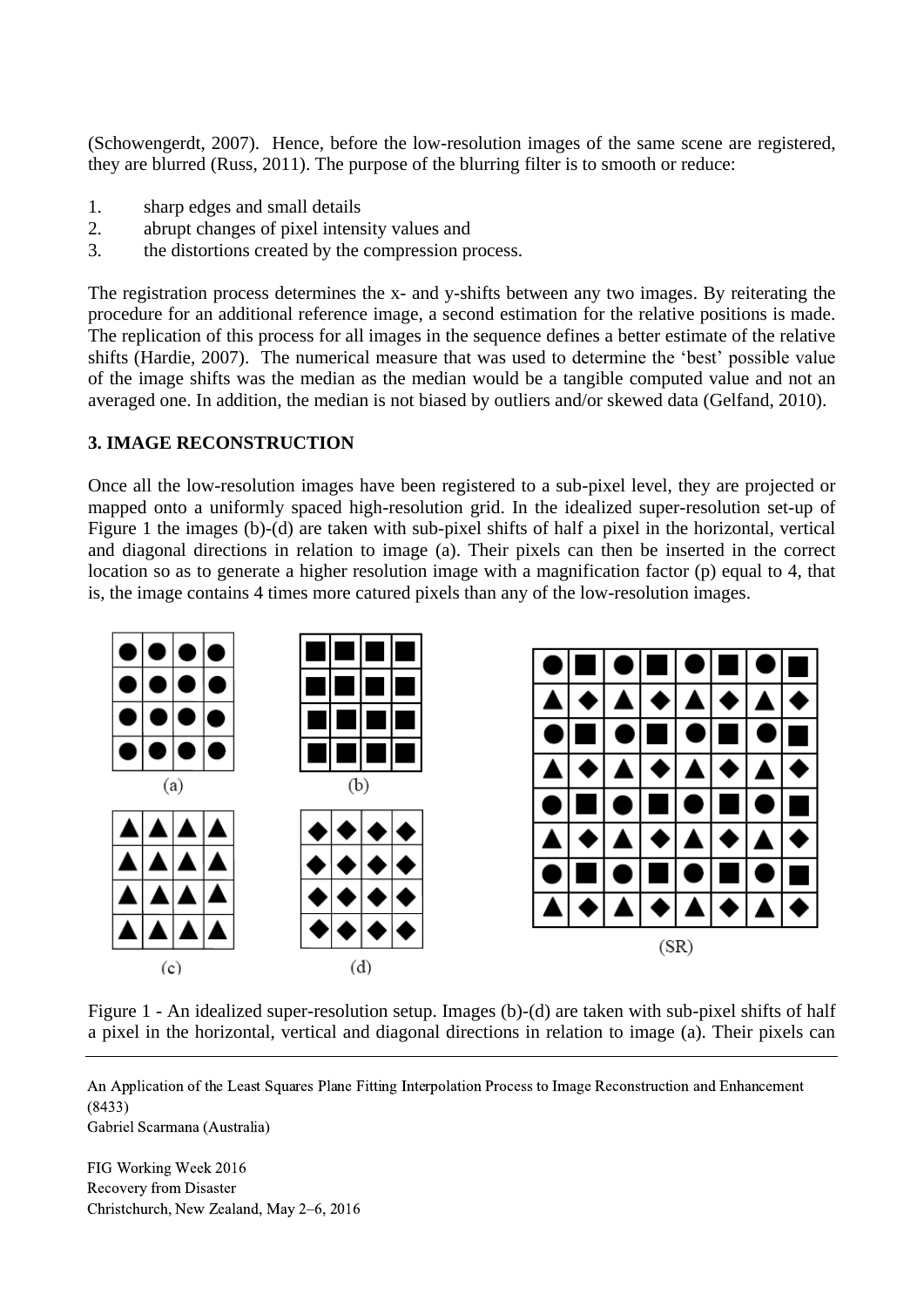then be interleaved to generate a double resolution image (SR) in each coordinate direction.

As previously cited, the estimation or interpolation process which determines the pixel brightness which would exist at the intersections of an ordered grid using randomly spaced pixel locations (representing the pixels of the low-resolution images) is carried out using LSP. Traditionally, the method of least squares regression allows to find a two-variable linear equation  $y = mx + b$  that provides the best possible fit for the data points. In a two dimensional sense the best fit is assumed in terms of minimizing the squared vertical errors, that is finding the values of m and b that minimize the function:

$$
F(m, b) = \sum (y_i - mx_i - b)^2
$$
 (1)

The solution can be found with matrices because the system  $\frac{\partial F}{\partial m} = 0$  and  $\frac{\partial F}{\partial b} = 0$  is a linear system of equations. In multiple linear regression, the process is extended to find the equation of a plane  $z = ax + by + c$  that minimizes the vertical distances between the points  $(x_i, y_i, z_i)$  and the plane. To achieve this, the values of a, b, and c that minimises the equation below must be established:

$$
G(a, b, c) = \sum (z_i - ax_i - by_i - c)^2
$$
 (2)

by solving the system  $\partial G/\partial a = 0$ ,  $\partial G/\partial b = 0$ , and  $\partial G/\partial c = 0$ . As the system  $\partial G/\partial a = 0$ ,  $\partial G/\partial b = 0$ , and ∂G/∂c = 0 is linear, it is possible to solve it in matrix form. The matrix equation for a, b and c is:

$$
\left[\begin{array}{ccc} \sum x_i^2 & \sum x_i y_i & \sum x_i \\ \sum x_i y_i & \sum y_i^2 & \sum y_i \\ \sum x_i & \sum y_i & n \end{array}\right] \left[\begin{array}{c} a \\ b \\ c \end{array}\right] = \left[\begin{array}{c} \sum x_i z_i \\ \sum y_i z_i \\ \sum z_i \end{array}\right] \tag{3}
$$

When the matrix on the left is invertible (determinant not equal to zero) then there is a unique solution set (a, b, c).

Based on the above explanation and on Figure 2 below, *n* points in the vicinity of the new sample position are selected. A least squares plane is fit through those *n* points and the value of this plane at the required position is used as the new sample value. The number of data points (i.e. 12 scattered pixel values in Figure 2) used to compute the new position and the new pixel value (the black triangle in Figure 2) is fitted to adjust between noise suppression and resolution improvement.

An Application of the Least Squares Plane Fitting Interpolation Process to Image Reconstruction and Enhancement (8433)

Gabriel Scarmana (Australia)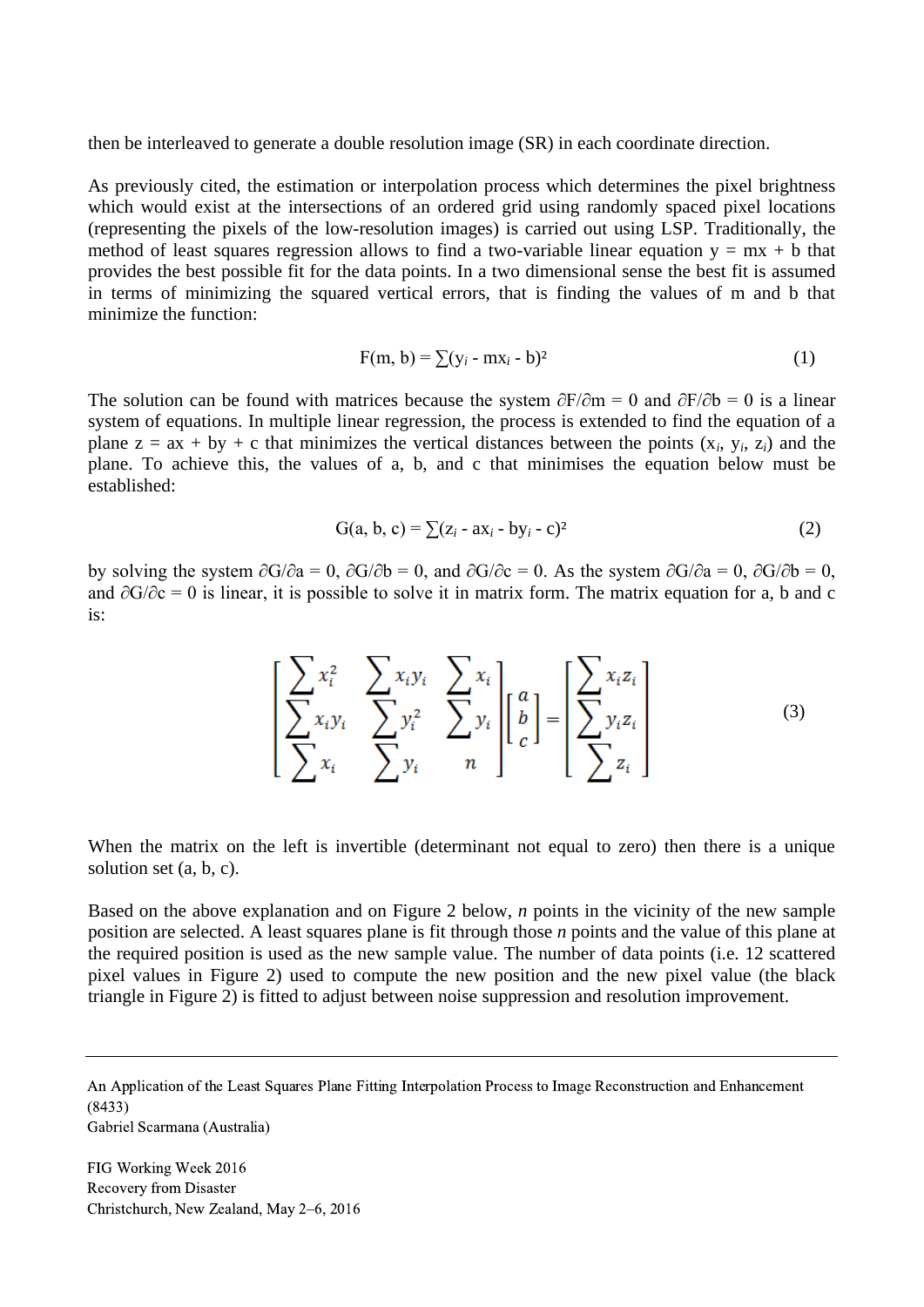

Fig. 2 – The **z** value (pixel intensity value) of the black triangle at a required grid intersection  $(\mathbf{x}, \mathbf{v})$ coordinates is the value calculated on the least square plane determined by twelve adjacent pixel intensity values.

In order to improve the computational time it is possible to set bounds to the *n* points that contribute to the calculation of the interpolated value. For the particular application developed in this work, it was estimated that the most appropriate search radius was 10 surrounding pixels closest to the point of interest. This was determined based on testing this estimation process on the reconstruction of a significant number of high-resolution grey-scale images of varied entropy values.

# **4. TESTS AND RESULTS**

A series of tests was conducted so as to establish the achievable accuracy of the selected image registration routine and to validate the reconstruction of a higher resolution image. Firstly, the performance of the image registration was measured by estimating the known shifts between two synthetic images. This was carried out for ten different image pairs and each time 50 random shifts were computed per pair of images.

By way of consistency, the size of the images was in all cases  $400<sup>2</sup>$ . The shifts were estimated once with the use of a Gaussian blurring filter (18 pixel radius) and once without it. Table 1 shows the results in terms of the absolute errors. The results indicate that the registration process performs better by adding a Gaussian filter. In this instance, registering with a Gaussian filter produced registrations almost 42 times more exact.

In a second test, the mapping or reconstruction process described in the previous section was tested by constructing a high-resolution image using  $40(90^2)$  pixels) low-resolution images obtained by randomly scanning an image of a gray scale scene. The process used by the scanner to create the

An Application of the Least Squares Plane Fitting Interpolation Process to Image Reconstruction and Enhancement (8433)

Gabriel Scarmana (Australia)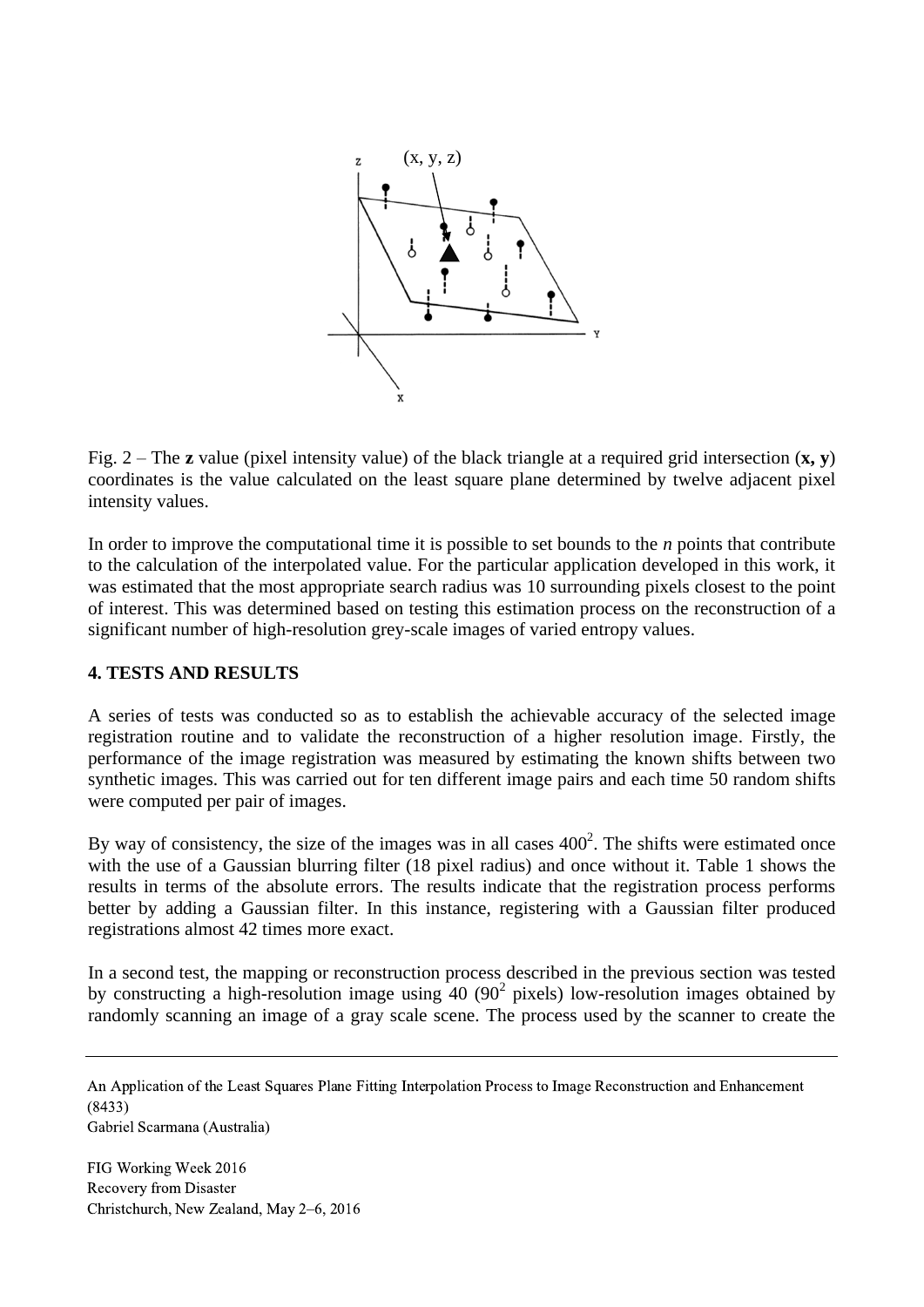low-resolution (or down-sampled) images was unknown, and so were the relative shifts existing among the low-resolution images.

| <b>Filter</b>   | Mean $(x-$<br>axis)   | Variance (x -axis) | Mean (y-axis)         | Variance (y-axis)     |
|-----------------|-----------------------|--------------------|-----------------------|-----------------------|
| Filterless      | $2.69 \times 10^{-2}$ | $2.77 \times 10-4$ | $2.56 \times 10^{-2}$ | $2.03 \times 10^{-4}$ |
| Gaussian filter | $6.13 \times 10^{-4}$ | $1.66 \times 10-7$ | $3.88 \times 10^{-4}$ | $1.41 \times 10-7$    |

Table1 – Accuracy results for the registration process (with and without a Guassian filter) used to determine sub-pixel shifts between two given images depicting the same scene.

In this instance the 'true' image of the scene shown in Figure 3 was known prior to the enhancement as it was scanned to be  $(450^2 \text{ pixels})$  and thus the accuracy of the enhancement and some of the factors that influence the process could be investigated and quantified. The aim was to recover a high resolution image with five times more pixels in each coordinate direction (i.e. x and y) than any of the low-resolution images so as to be comparable with the true image.

Also, each of the 40 low-resolution images was jpeg compressed using the same compression ratio (10:1). No rotations were applied when scanning the low-resolution images. Correlation obviously exists amongst a sensor and orientation parameters such as tilts, rotations and affinity/obliquity of the sensor (as those found in digital and video cameras) and, in a controlled experiment where the intention was to ascertain a resolution enhancement process in itself, it was considered unwise to include such intricacy.

Figure 3(a) shows the quality of the enhancement by combining via LSP the 40 low-resolution images using the sub-pixel shift calculated through the registration technique of section 2. The accuracy of the reconstructed image was determined by subtracting it from the true initial image. The difference produced a grey scale R.M.S.E. (Root Mean Square Error) of 12 pixel intensity values with maximum and minimum errors ranging between -16 and +18 pixel intensity values.



An Application of the Least Squares Plane Fitting Interpolation Process to Image Reconstruction and Enhancement (8433) Gabriel Scarmana (Australia)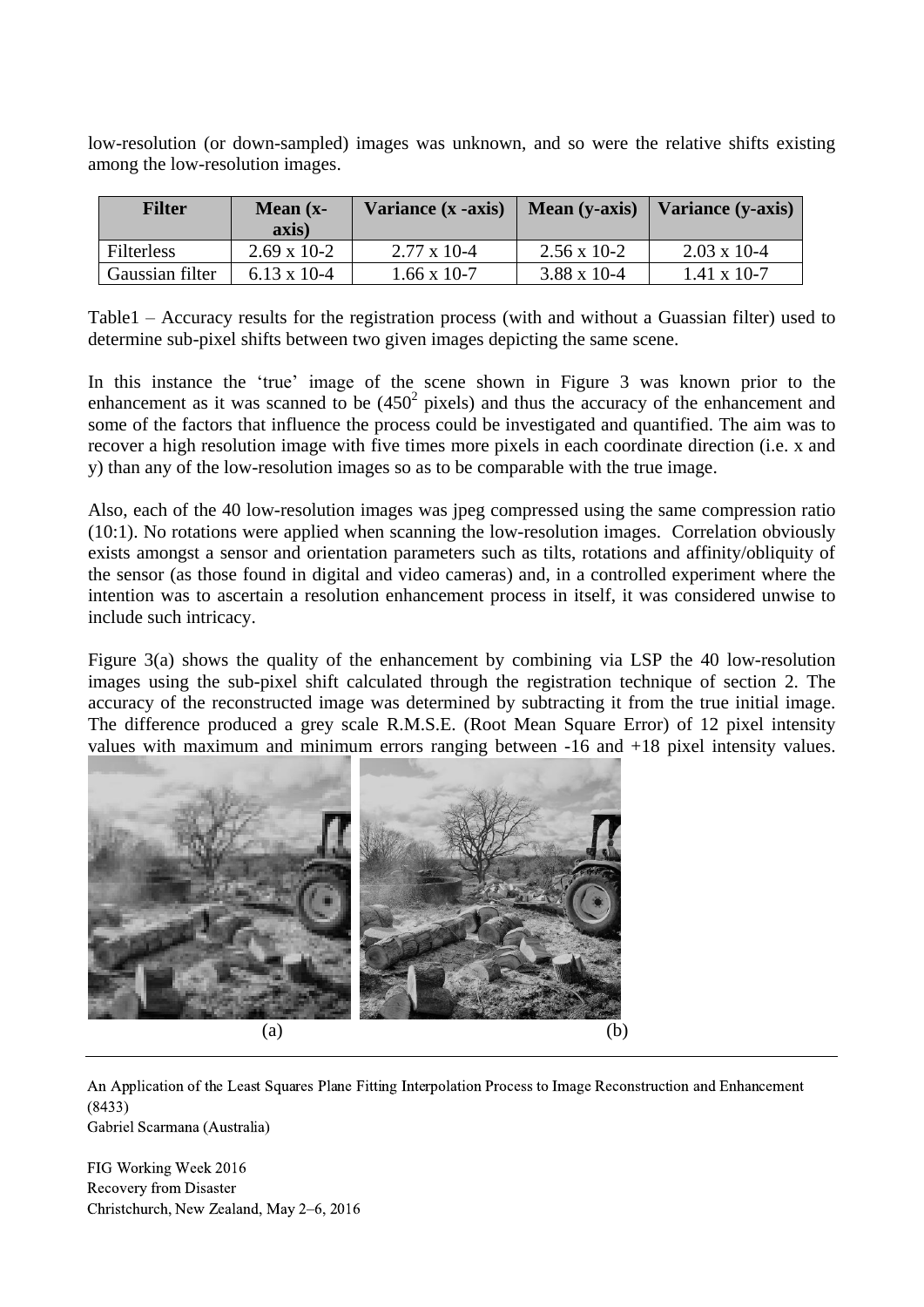Figure 3 – A sequence of 40 compressed low-resolution images (one example shown on the left) was used to reconstruct the higher resolution image shown in (b).

A perfect enhancement was not anticipated because all the parameters used in the enhancement were estimated and the compression ratio applied to each low-resolution image was relatively high. The time required to complete the enhancement process using Matlab 7 (www.mathworks.com) clock function was 5 seconds on a windows 7 home premium platform with a 2.10 GHz processor, a RAM of 4.0 GB and a 64-bit Operating System

In this specific example, the final composite in Figure 3(b) was obtained using only 25 lowresolution images as no further improvement was observed in the R.M.S.E. with more than this number of images. In order to subtract the higher resolution composite from the original 'true' scanned image, the enhanced composite was aligned to said original image by way of the same registration process given in section 2. Although this experiment relates to a sequence of grey scale images, the same process can be applied when using colour. Colour images can be considered as three separate images containing red, green and blue channels (RGB). Each of these channels can be enhanced independently and then fused to produce a colour image with enhanced resolution.

#### **5. NUMBER OF LOW-RESOLUTION IMAGES REQUIRED**

When image noise is low and knowledge of sub-pixel shift values is accurate, resolution improvement is limited primarily by the number of low-resolution shifted images. In several controlled tests conducted by the author and similar to the one presented in section 4 the number of images required to solve for a given magnification factor (p) could be approximated to  $p^2$ . By way of example, it would require 16 images ( $50^2$  pixels) to reconstruct a composite of  $200^2$  pixels (p=4). However, at noise levels characteristics of conventional video and digital image sensors, additional low resolution images may be needed so as to compensate for noise reduction. Also, in order to minimise the influence of noise it is important that the distribution of the shifts between the lowresolution images be as complete as possible.

The reconstruction of a higher resolution image with less than the minimum quantity of coarse images is feasible, but it should not be estimated to always accomplish optimal results, especially for higher magnification factors. High magnification factors require a greater numbers of lowresolution images, meaning that these low-resolution images must be relatively close to one another, that is, relatively small shifts. The accuracy of detecting those offsets will clearly influence the accuracy of the enhanced image composite as the ambiguity in an offset's calculation may be of the same magnitude as the shift itself (Robinson and Milanfar, 2006).

#### **6. CONCLUSIONS**

In this paper, the problem of restoring a high-resolution image from a sequence of low-resolution and compressed images was investigated in terms of applying a Least Squares Plane (LSP) fitting interpolation process. The registration or matching methodology and subsequent use of the

An Application of the Least Squares Plane Fitting Interpolation Process to Image Reconstruction and Enhancement (8433) Gabriel Scarmana (Australia)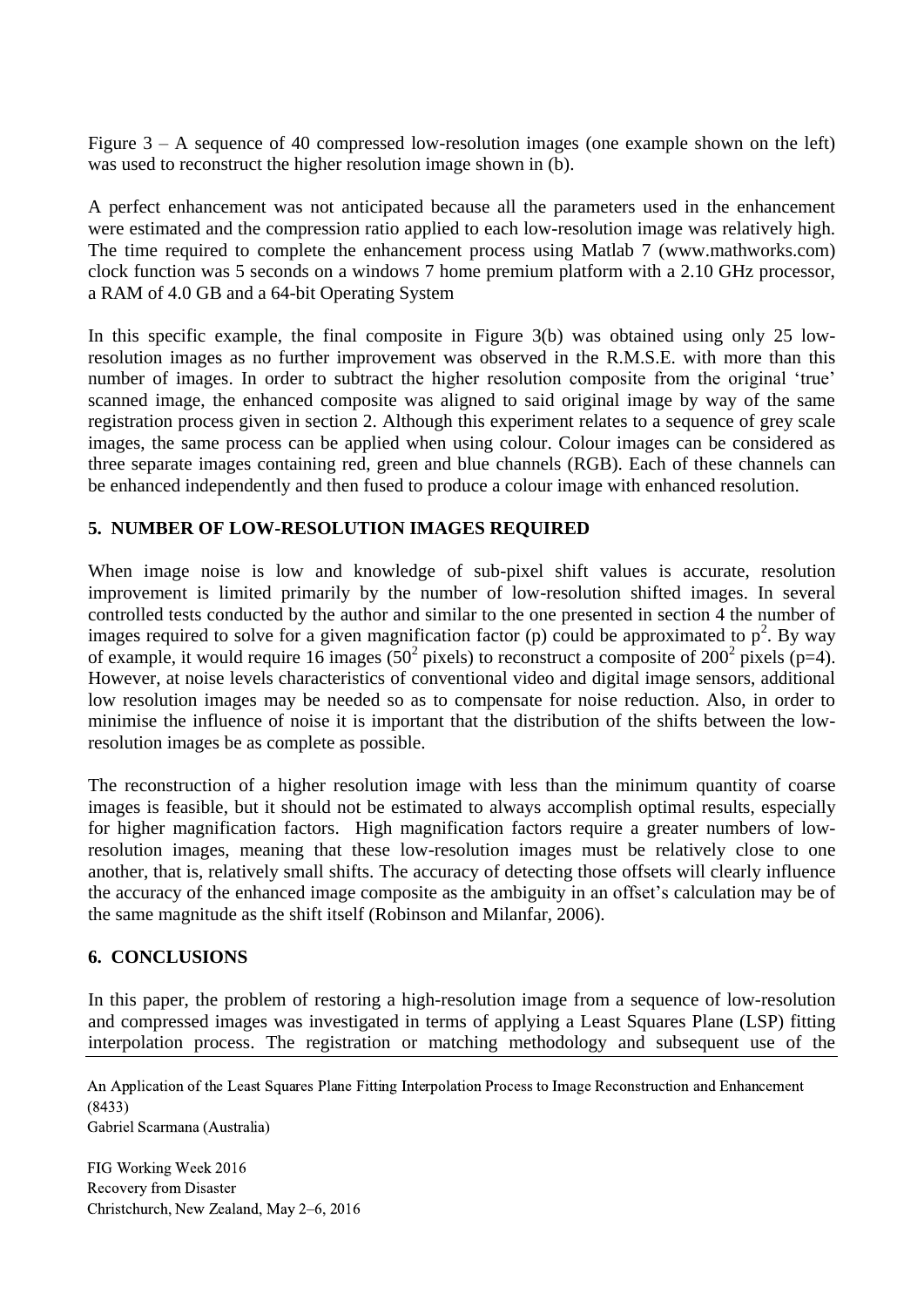enhancement process may lead to a general approach to the problem of generating a higher resolution image from compressed sequences of slightly shifted/under-sampled images. The application of the enhancement process has been demonstrated in tests which demonstrated that a significant gain in spatial resolution can be obtained. Tests also showed that the LSP method of interpolation produced suitable results with regard to processing time, visual perspective and accuracy of the image reconstruction.

Improvements to the proposed process are being undertaken to increase the accuracy achievable for larger image magnification factors (i.e. greater than 5), while adapting this device independent process to a generalized scheme whereby both sensor and object are unstable, the illumination is non-uniform and the low-resolution images are of different spatial resolutions.

# **REFERENCES**

Baker S. and Kanade T. 2002. Limits on Super-Resolution and How to Break Them. IEEE Transactions on Pattern Analysis and Machine Intelligence. Volume 24. Issue 9.

Eastman R., Nataniahu N. and LeMoigne J. (2011). Image Registration for Remote Sensing. Cambridge University Press.

Gelfand A. E. 2010. Handbook of Spatial Statistics. Publisher: Boca Raton, CRC, 607 pages.

Gilman A., Bailey D. and Marsland S. (2008). Interpolation Models for Image Super-resolution. 4th IEEE International Symposium on Electronic Design, Test & Applications. 23-25 January. Hong Kong, SAR, China.

Gonzalez R. E., Woods S. and Eddins L. 2009. Digital Image Processing Using Matlab. Second Edition. Gatesmark Publishing. A Division of Gatesmark LLC. 782 pages.

[Guizar-Sicairos](javascript:searchAuthor() M., Thuman S. and Fienup [J R.](javascript:searchAuthor() 2008. Efficient sub-pixel image registration algorithms. Optics Letters, Vol. 33, Issue 2, pp. 156-158.

Hardie R. 2007. A Fast Image Super-Resolution Algorithm Using an Adaptive Wiener Filter. IEEE Transaction on Image Processing, Vol. 16, No. 12, Dec. pp 1-5.

Kamal Nasrollahi and Thomas B. Moeslund. (2014). Super-resolution: A comprehensive survey Machine Vision & Applications Vo. 26, Issue 6.pp 1423-1468.

Li J. and Heap D. A. 2008. A review of Spatial Interpolation Methods for Environmental Scientists. Record 2008/23. Geocat No. 68229. Geosciences Australia. Australian Government.

Gabriel Scarmana (Australia)

An Application of the Least Squares Plane Fitting Interpolation Process to Image Reconstruction and Enhancement (8433)